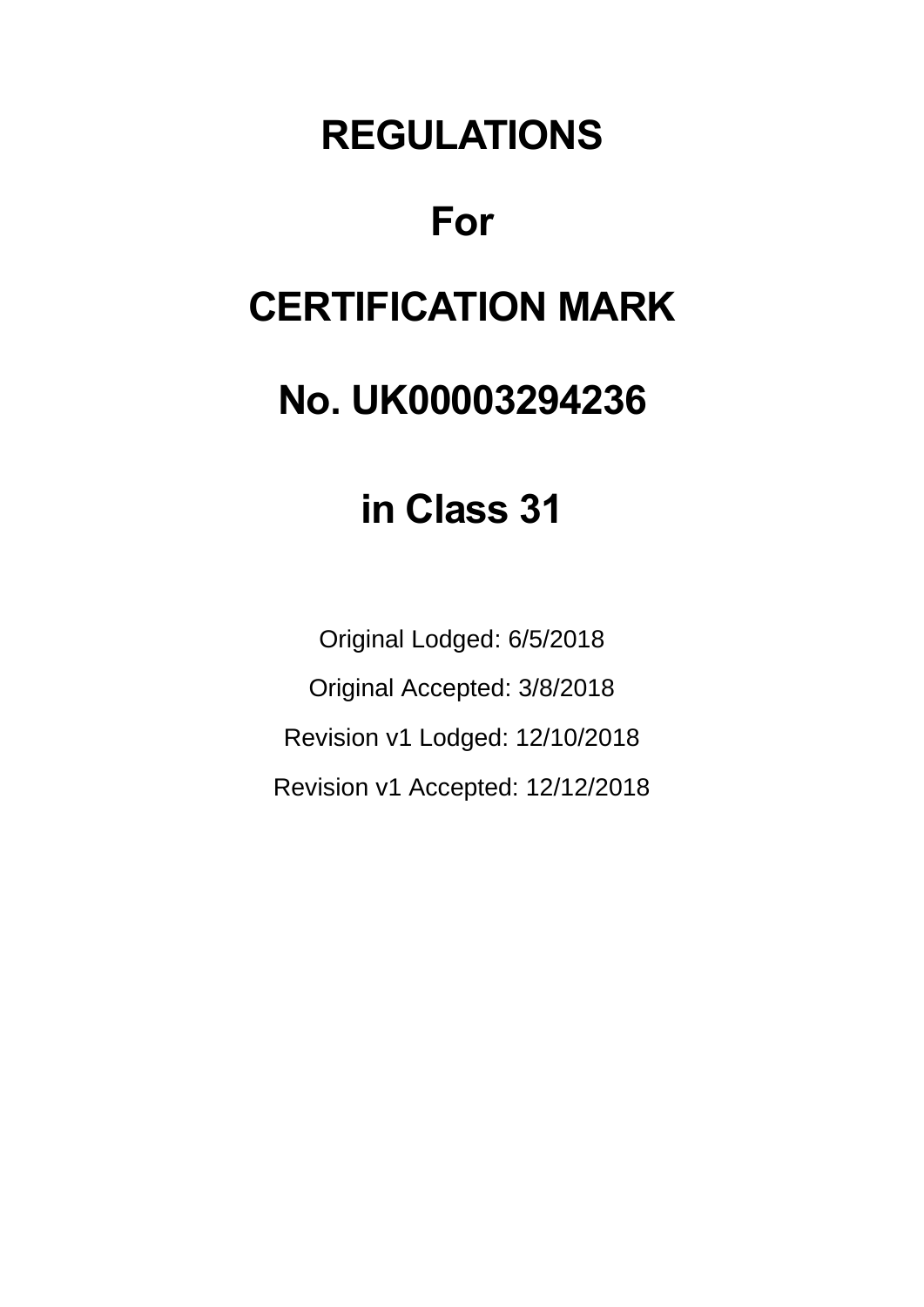# **Regulations under the Trade Marks Act, 1994 (as amended) for**

## **Certification Trade Mark No. UK00003294236**

**of**

# **the Native Angus® Preservation Society.**

## **DEFINITIONS**

For the purpose of these Regulations the words

"**Mark of Certification**" shall mean the Mark allowed by the United Kingdom to be registered under the provisions of Section 50 of The Trade Mark Act 1994 (as amended) as Certification Trade Mark No. **UK00003294236**, being the words:

- "Native Angus®".

"**The Society**" shall mean the Native Angus® Preservation Society.

"**Person**" shall mean any individual, firm or body corporate or unincorporate.

"**Certificate**" shall mean any certificate, for which the Regulations provide, issued or renewed by the Society.

"**Certificated Users**" shall mean all persons who are authorised by the Society to use the Mark of Certification.

"**Goods**" shall mean any goods falling under the heading: -

#### **Class of the Trade Mark Classification Goods**

31 live cattle

satisfying the requirements of Regulation 3 a) and b).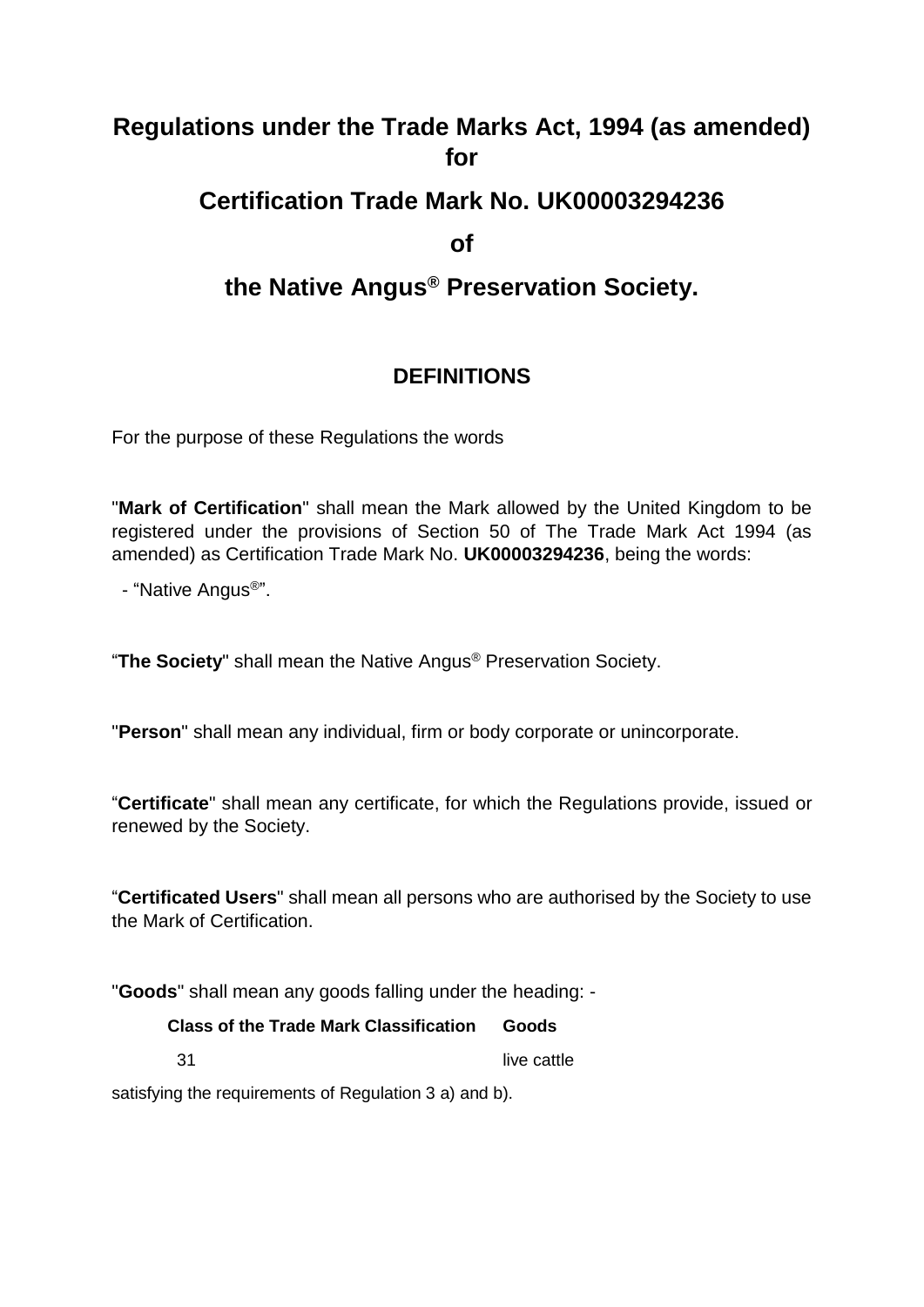"**Native Angus**®" shall mean beef cattle that are either original Angus cattle or the direct descendants of original Angus cattle.

#### "**Original Angus cattle**" shall mean beef cattle that –

• have been registered as Angus cattle in herdbooks published by the Aberdeen-Angus Cattle Society and given the designation "native bred",

#### OR

• are ancestors of cattle that have been registered as Angus cattle in herdbooks published by the Aberdeen-Angus Cattle Society and given the designation "native bred",

#### OR

- were born in the UK, and
- have no ancestors in their pedigree that were not born in the UK, and
- have been registered as Angus cattle in herdbooks published by the Aberdeen-Angus Cattle Society.

"**Direct descendants of original Angus cattle**" shall mean beef cattle that –

- have both parents who are original Angus cattle or direct descendants of original Angus cattle, and
- have no ancestors in their pedigree that are not original Angus cattle or direct descendants of original Angus cattle, and
- have been registered as Angus cattle in herdbooks published by a Recognized Angus Society and,
- have been parent verified by the registering society based on DNA testing.

**"Aberdeen-Angus Cattle Society"** shall mean the body with that name established in 1879 in Scotland.

"**Recognised Angus Society**" shall mean Angus breed societies that are members of the World Angus Secretariat and conduct regular publications of a herd book.

"**World Angus Secretariat**" shall mean the body with that name established in 1969 to facilitate the sharing of information between the various Angus Societies/Associations of the world with a Code of Practice which includes, inter alia, protocols for the maintenance of genetic purity and exchange of genetic information.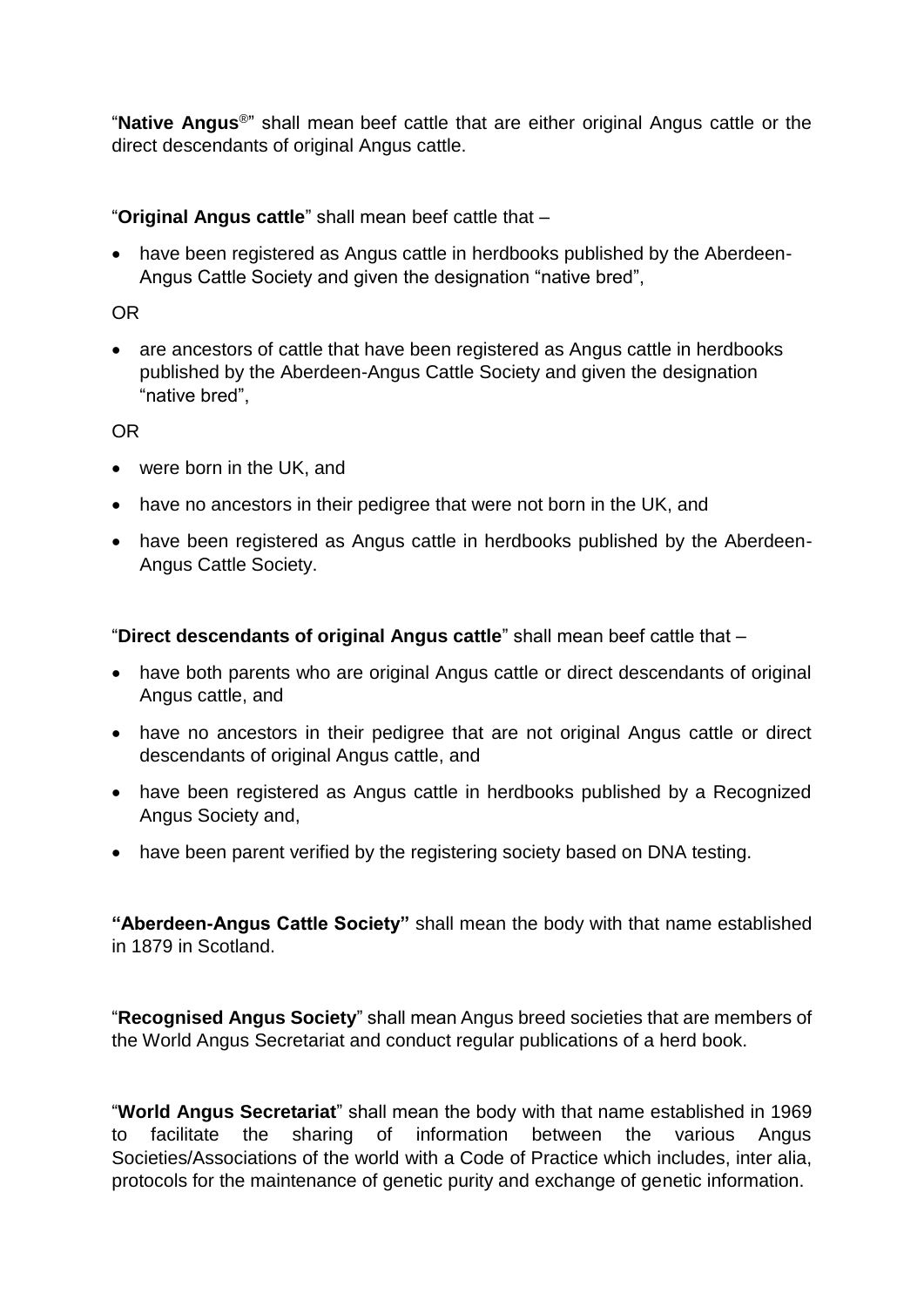## **REGULATIONS**

#### **MARK OF CERTIFICATION ABSOLUTE PROPERTY OF SOCIETY**

1. The Mark of Certification is the absolute property of the Society and shall not be used by any person except under and by virtue of a certificate issued in accordance with these Regulations.

## **POWER OF ISSUING CERTIFICATES, ETC**

2. The power of issuing, renewing and cancelling a Certificate is vested in the Society. An applicant whose application for use of the Mark of Certification is denied may appeal against such denial under Regulation 9.

### **CONDITIONS TO BE MET BY PERSONS USING THE MARK OF CERTIFICATION**

3. Any person who is a breeder of live cattle or a trader in live cattle may be granted permission to use the Mark of Certification.

Each Certificated User must agree to comply with all the conditions governing the use of the Mark of Certification, that is to say: -

- a) That they shall use the Mark of Certification only in relation to live animals which have been certified as by the Society as Native Angus®.
- b) That they shall establish and maintain records of births, purchases and sales in accordance with Schedule I hereto, and make to the Society or their appointed agents, the returns required therein.
- c) That they shall pay to the Society the fees referred to in Regulation 4 below.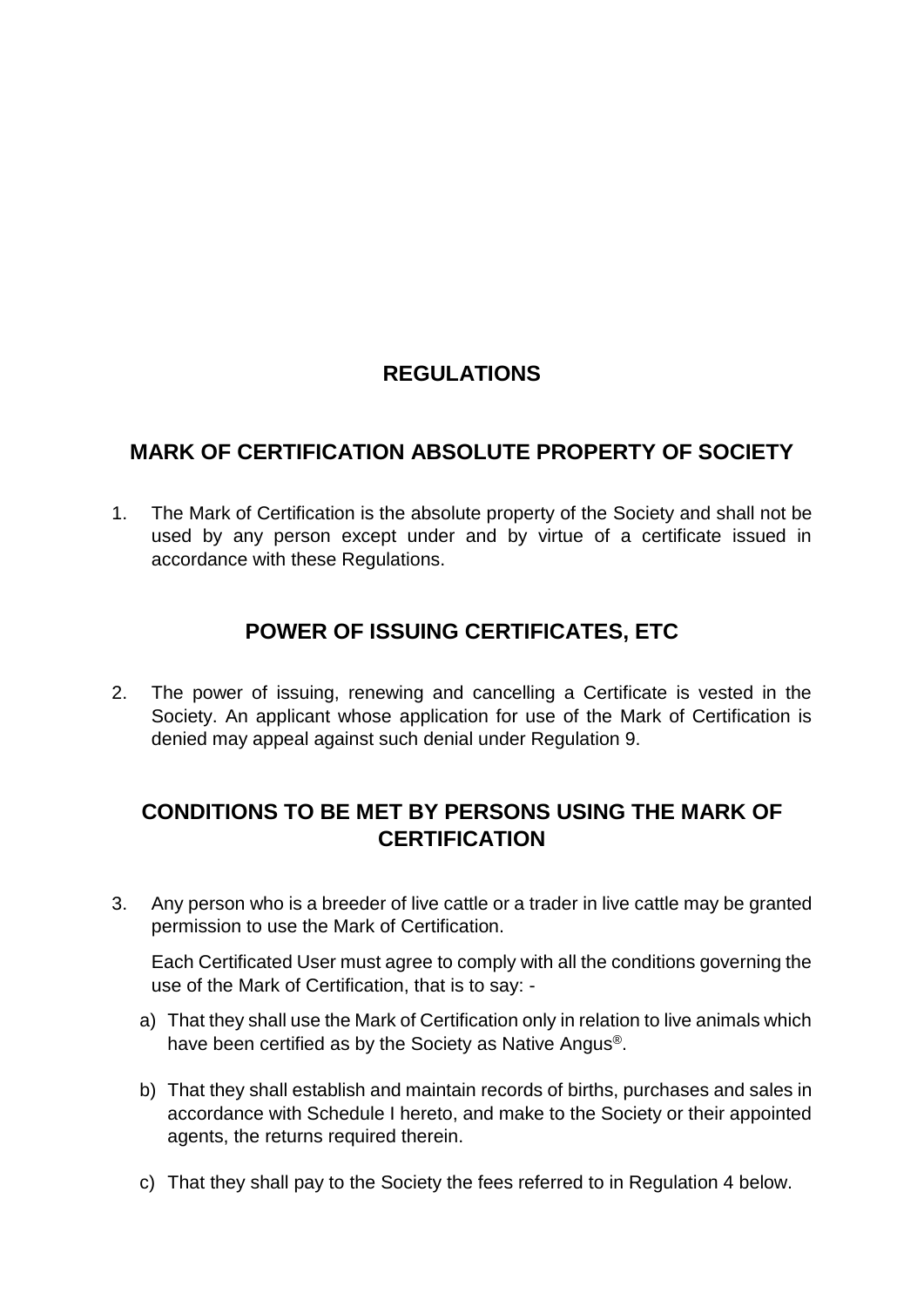- d) That the mark shall not be used without indicating that it is a certification mark, typically in the form "Native Angus®".
- e) That in the event of any change of their address, they shall at once inform the Society thereof.

#### **FEES**

- 4.
- a) The Society shall be entitled to charge fees at a level to be determined from time to time by the Society, which shall not exceed the level required to cover the administrative expenses of the Society in relation to the Mark of Certification and to enable the scheme to be administered and operated satisfactorily in the interests of the Certificated Users.
- b) Application for use of the Mark of Certification may be made by any Person who is the owner of beef cattle which he claims are Native Angus®.
- c) There is no requirement that a Person applying for use of the Mark of Certification be a member of the Society.
- d) The level of fees charged shall vary according to the specific registration society of the animal for which certification is requested. The amounts currently applicable are set out in Schedule II. The fees are to be determined from time to time by the Society and lodged with the Registrar of Trade Marks with these Regulations.
- e) On each occasion that fees are altered, approval of the change shall be obtained from the Registrar of Trade Marks and notified on the Society's website three months before the new fees become effective.

#### **RECORDS**

5. A record shall be kept at the registered address of the Society, Kingston Farm, Kingston Pl, FORFAR, ANGUS, DD8 2RU, SCOTLAND and shall contain the names, addresses and trade descriptions of Certificated Users, the date of issue and particulars of Certificates. The Society shall record therein without delay any new or altered address of which they are notified by a Certificated User. The record shall be open for inspection by the public.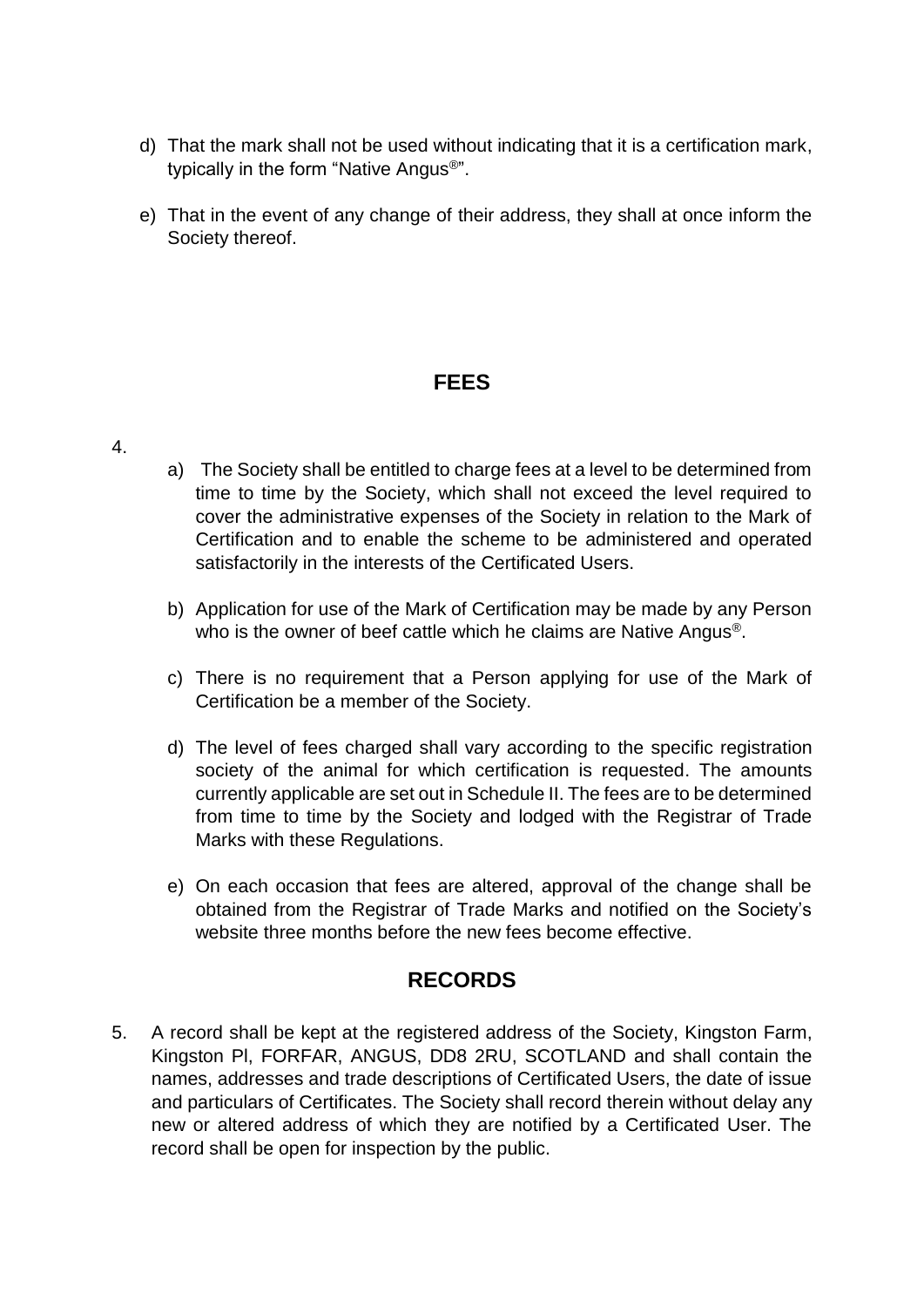### **EXPIRY AND LOSS OF CERTIFICATE**

- 6.
- a) A Certificate for a Certificated User shall continue in force until the expiration of one year following the date of issue thereof, unless cancelled by the Society under the provisions of Regulation 7 or Regulation 8.
- b) A Certificate for an animal shall continue in force in perpetuity, unless cancelled by the Society under the provisions of Regulation 7 or Regulation 8.
- c) On proof to the satisfaction of the Society of the loss or destruction of any Certificate that is in force, the Society may issue a duplicate thereof.

#### **CONDITIONS AS TO CANCELLATION OF CERTIFICATES**

- 7. The Society may cancel a Certificate if
	- a) the Certificated User is no longer the owner of Native Angus® cattle, or
	- b) the Certified User has committed a breach of these Regulations or has refused to comply herewith.

In the event of the Society cancelling a Certificate under Regulation 7 or Regulation 8 and of the determination of an appeal (if any) under Regulation 9 against the applicant or in the event of a Certificated User dying, all media in or upon which the Mark of Certification appears shall thereupon be surrendered to or held at the disposal of the Society as the Society may direct pending, in the last mentioned case, the issue of a new Certificate on an application by the legal representatives, or successors in business of the deceased Certificated User, and until such new Certificate shall be deemed to have been cancelled. If a body corporate which is a Certificated User goes into liquidation or is dissolved otherwise than for the purpose of re-construction the Certificate shall be deemed to be cancelled.

c) A Certificated User whose Certificate has been cancelled may appeal against such cancellation under Regulation 9.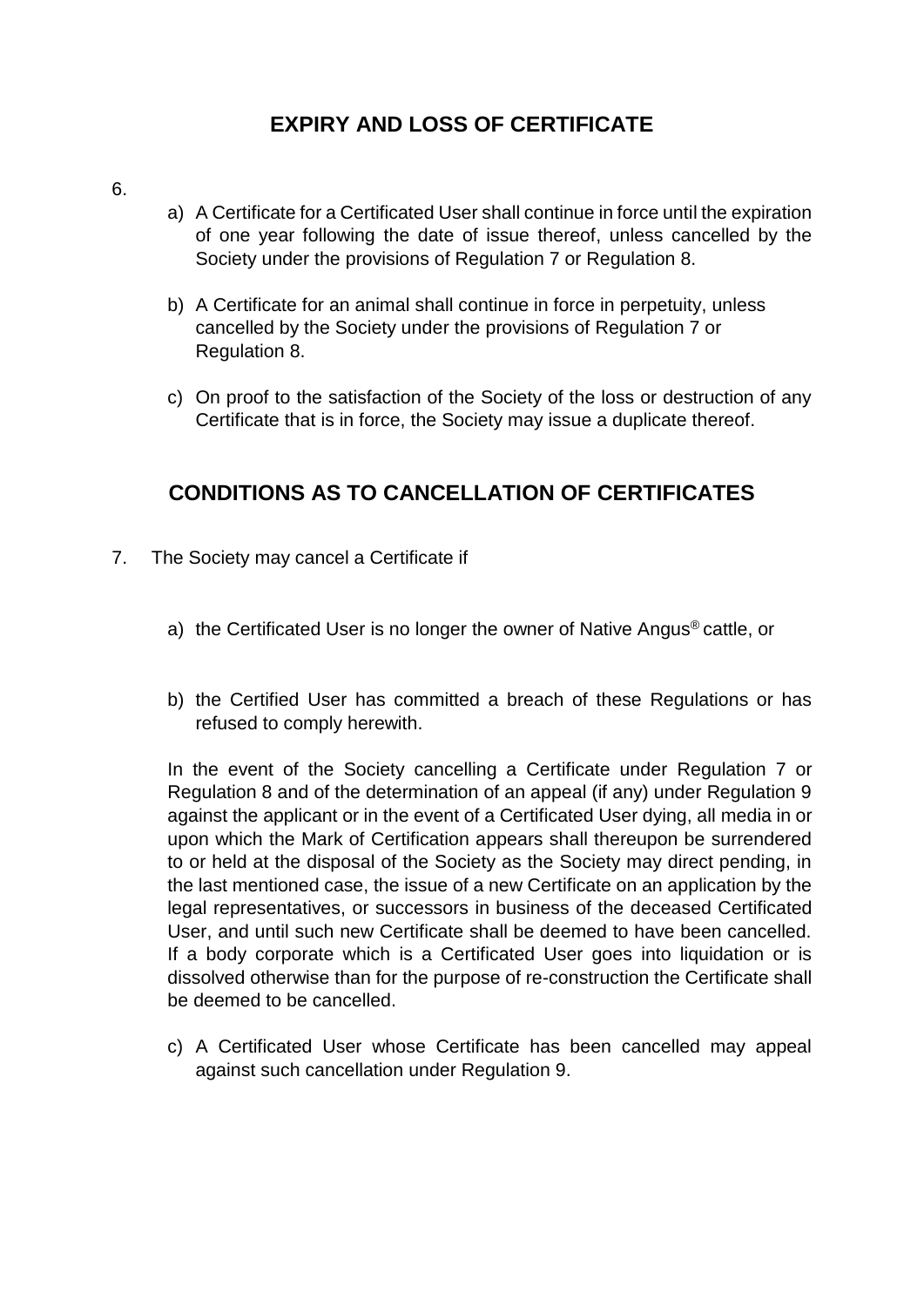#### **PENALTY FOR MISUSE OF MARK OF CERTIFICATION**

8. If a Certificated User commits any breach of these Regulations or is convicted of any offence tending to the discredit of his reputation and good faith as a breeder or trader, his Certificate will be liable to be cancelled.

#### **DISPUTE RESOLUTION**

9. In the event of a dispute arising due to the refusal of the Society to grant a Certificate to use the Mark of Certification or to renew a Certificate or due to the decision of the Society to cancel a Certificate whereby in substance the Society would refuse to certify the goods of a party by means of the Mark of Certification, or due to any party aggrieved by any action of the Society which would result in his goods not being certified by means of the said Mark of Certification, a single independent arbitrator shall be appointed by agreement between the Society and the aggrieved party, or failing agreement within fourteen days after either party has given to the other a written request to concur in the appointment of an arbitrator, by an arbitrator to be appointed by the Scottish Arbitration Centre on the written application of either party.

The seat of arbitration shall be Scotland. The language to be used in the arbitral proceedings shall be English. Both parties to the dispute will agree to present the case for settlement to the appointed arbitrator, and to be bound by his decision.

#### **POWER TO AMEND OR MAKE NEW REGULATIONS**

10. The Society may from time to time amend these Regulations or create new ones wholly or partly in lieu thereof. An amendment of the Regulations governing the use of a registered certification mark is not effective unless and until the amended Regulations are accepted by the Registrar of Trade Marks. No such amendment or new Regulations shall affect the use of the Mark of Certification unless and until he has received three months' notice in writing of such amendment or new Regulations.

#### **NOTICE**

11. Any notice given to a Certificated User by the Society in pursuance of any of these Regulations shall be deemed to have been duly given if forwarded through the post by prepaid letter addressed to him at his address on the Society's record.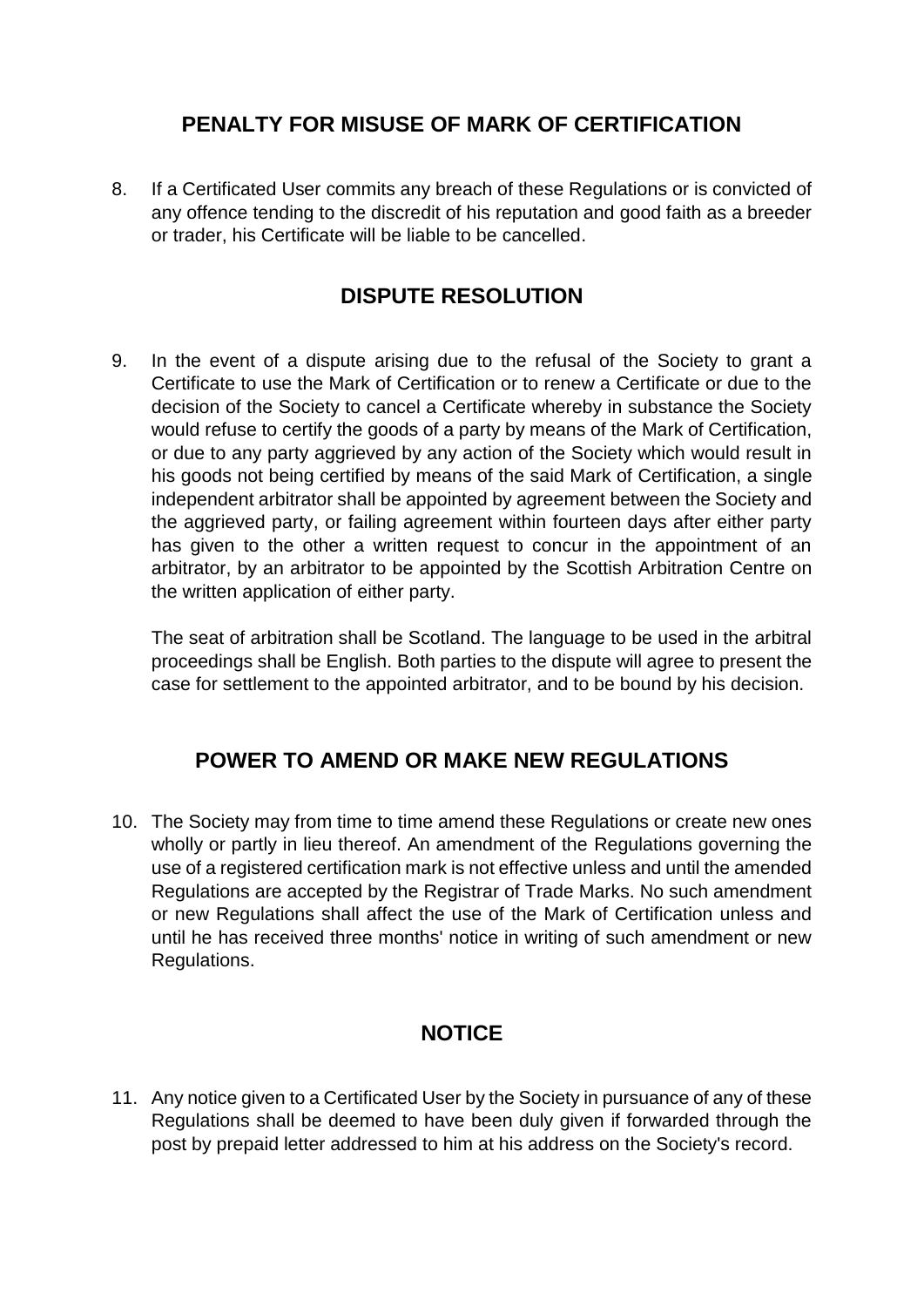### **SCHEDULE I**

### **SYSTEM OF CONTROL**

#### **CERTIFICATION**

- 1. Application for Certification must be made by the owner of the animal to be certified on the form shown in Appendix I.
- 2. The application must be accompanied by a registration certificate for the animal to be certified showing animal and owner details.
- 3. Where both the dam and sire have previously been certified as Native Angus<sup>®</sup> by the Society, certification of the animal will be granted automatically.
- 4. Where either the dam or sire (or both) have not previously been certified as Native Angus<sup>®</sup> by the Society, the application must be accompanied by registration certificates for all ancestors and/or references to publication in official herdbooks as sufficiently necessary so that the Society can establish that all the animal's ancestors are Native Angus®.
- 5. All registration certificates must be from a Recognized Angus Society.
- 6. All registration certificates must have been issued during the lifetime of the animals to which they apply.
- 7. The Society will base its determination solely on the official herdbooks published by Recognized Angus Societies and the registration certificates issued by those societies.
- 8. The Society will maintain a list of all animals previously certified by the Society as Native Angus®. This list will be available on the Society's website.
- 9. Where certification is granted, the Society will issue a certificate (in electronic form) designating the applicant animal as a Native Angus<sup>®</sup> and a certificate (in electronic form) designating the owner as a Certificated User.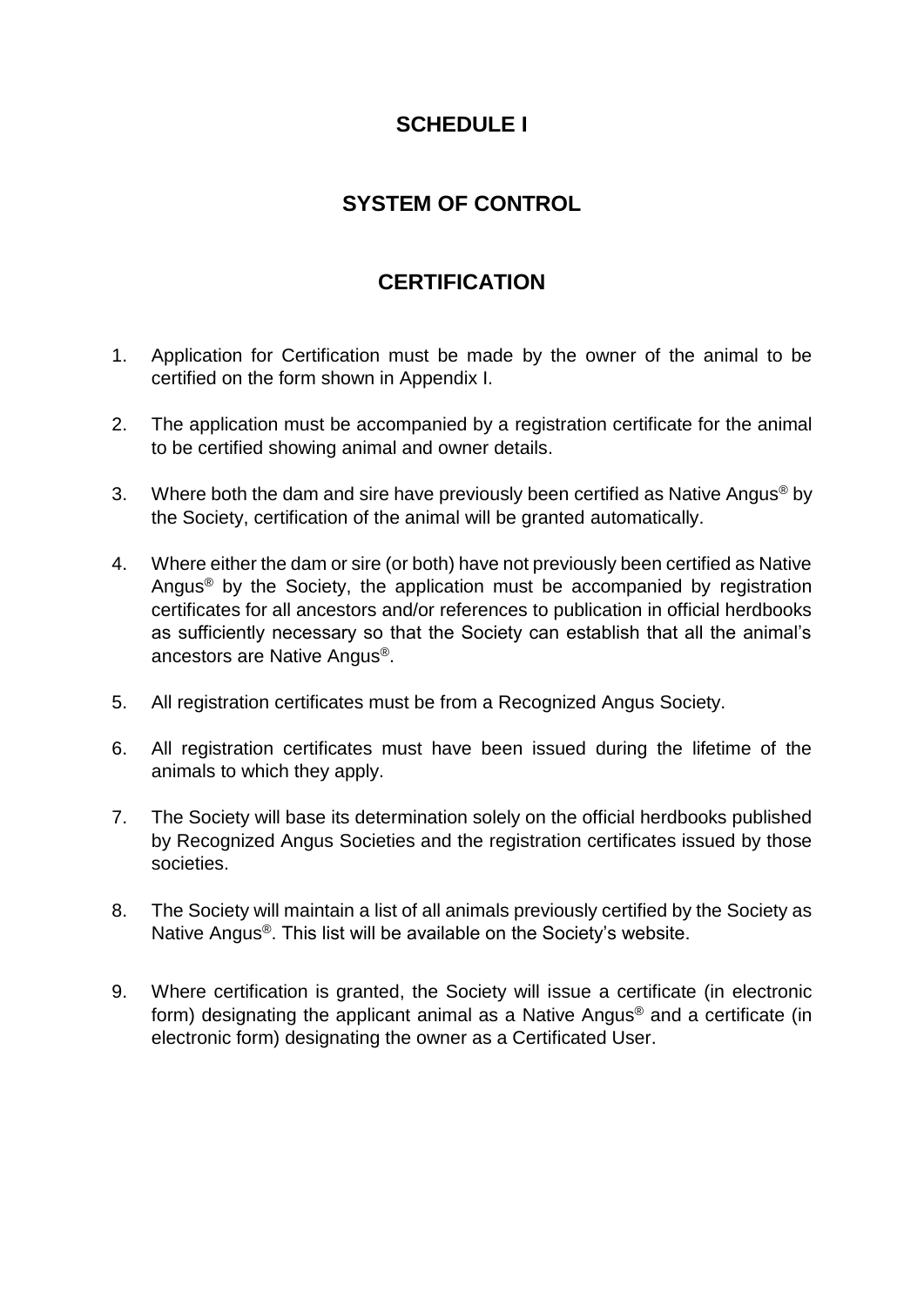#### **REPORTING**

10. Certificated Users must submit an annual report showing all Native Angus<sup>®</sup> which they currently own and details of any deaths or sales of their Native Angus®.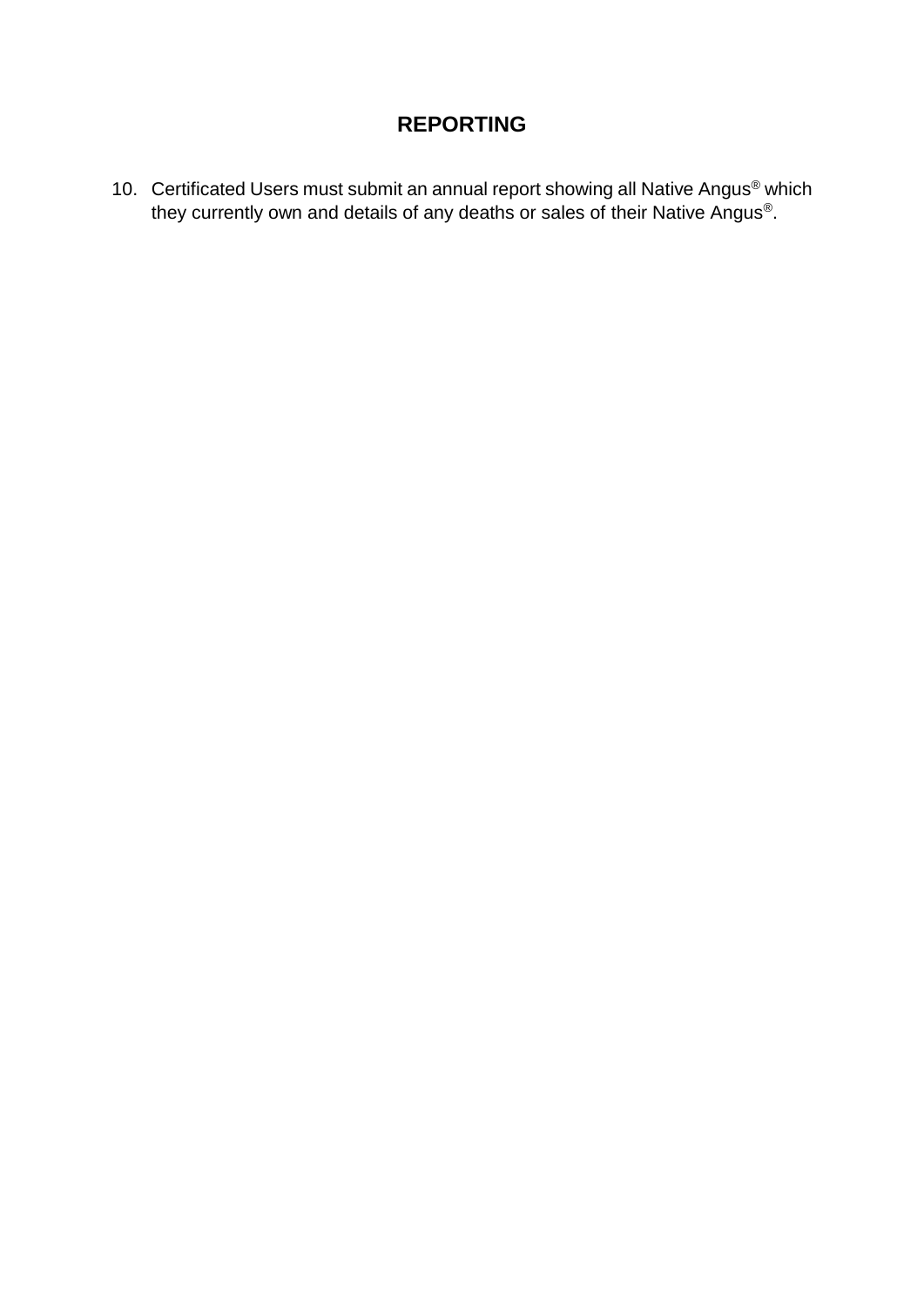## **SCHEDULE II**

# **THE NATIVE ANGUS® PRESERVATION SOCIETY Certification Trade Mark No. UK00003294236**

# **SCHEDULE OF FEES**

The fees in respect of the MARK OF CERTIFICATION scheme are as follows –

- a) The initial licence fee for the issue of a certificate to a Certificated User authorised by the Society to use the Mark of Certification is £20. This is subject to VAT.
- b) The annual Certificated User licence renewal fee is £10. This is subject to VAT.
- c) The licence fee for the issue of a certificate for each animal is:
	- a. for animals registered with a society which maintains a designation for Native Angus® - £5.
	- b. for animals registered with other societies £10.

This is a once-only fee and is subject to VAT.

d) The above fees are included in annual fees for members of the Society.